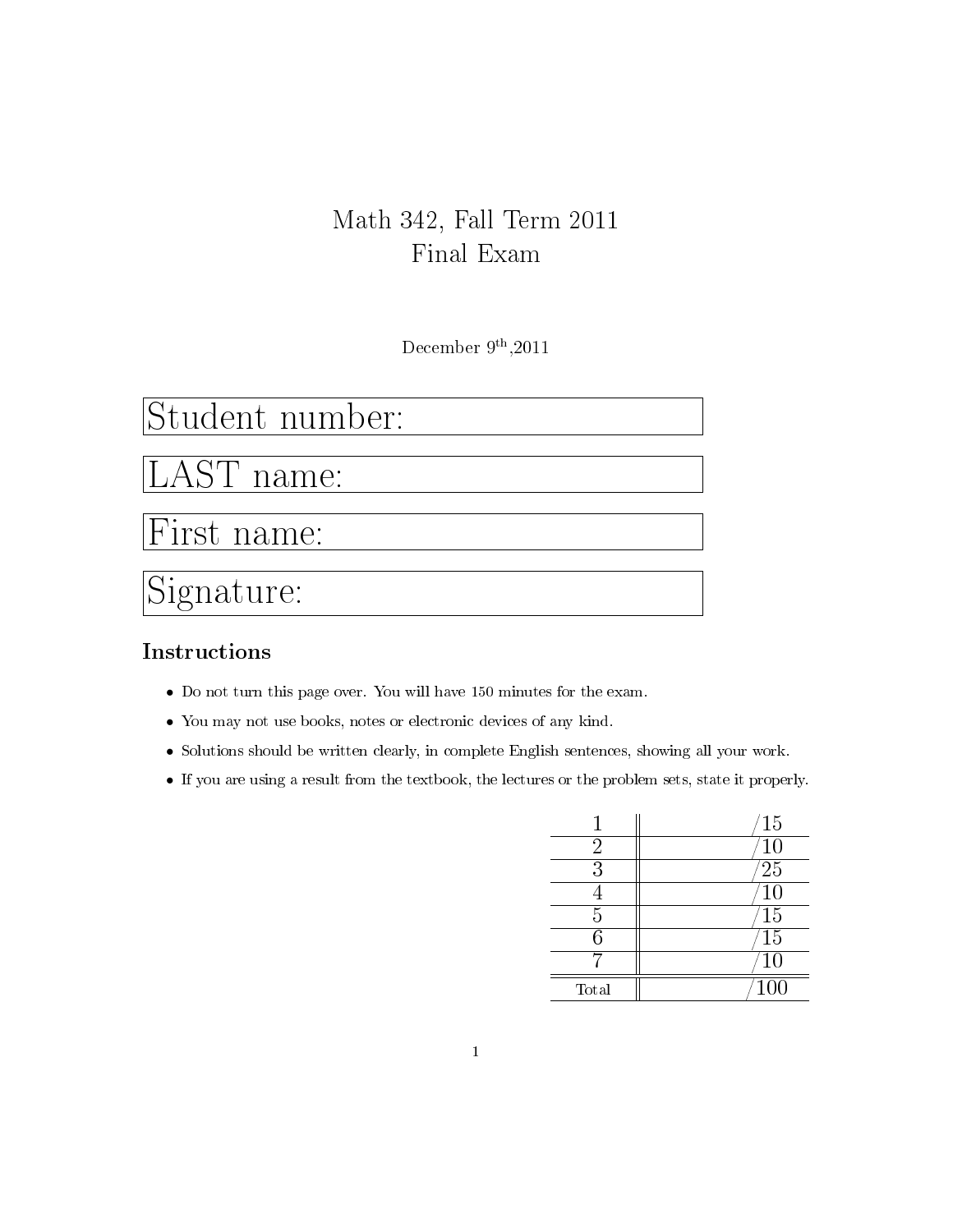### 1 (15 points)

a. Define "a is invertible in the commutative ring R" and exhibit a unit in  $\mathbb{Z}/30\mathbb{Z}$ . (10 points)

b. Use Euclid's algorithm to calculate gcd(120, 14). (5 points)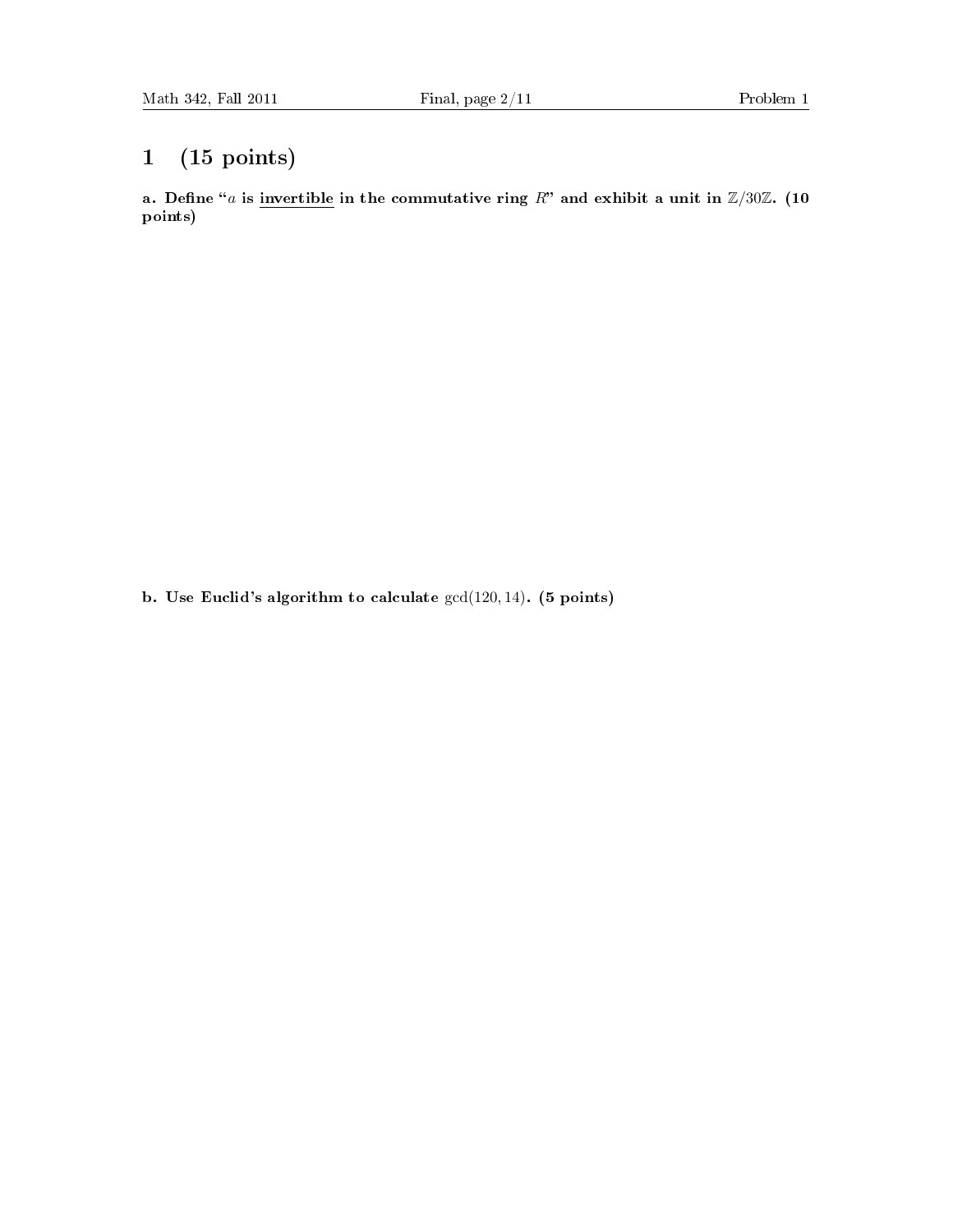#### 2 (10 points)

In this problem we consider the map  $f : \mathbb{Z}/30\mathbb{Z} \to \mathbb{Z}/5\mathbb{Z}$  given by

$$
f([n]_{30}) = [n+2]_5.
$$

a. Assume that  $[n]_{30} = [m]_{30}$ . Show that  $[n+2]_5 = [m+2]_5$ . (5 points)

b. Is  $f$  a group homomorphism (for the addition operation)? Why or why not? (5) points)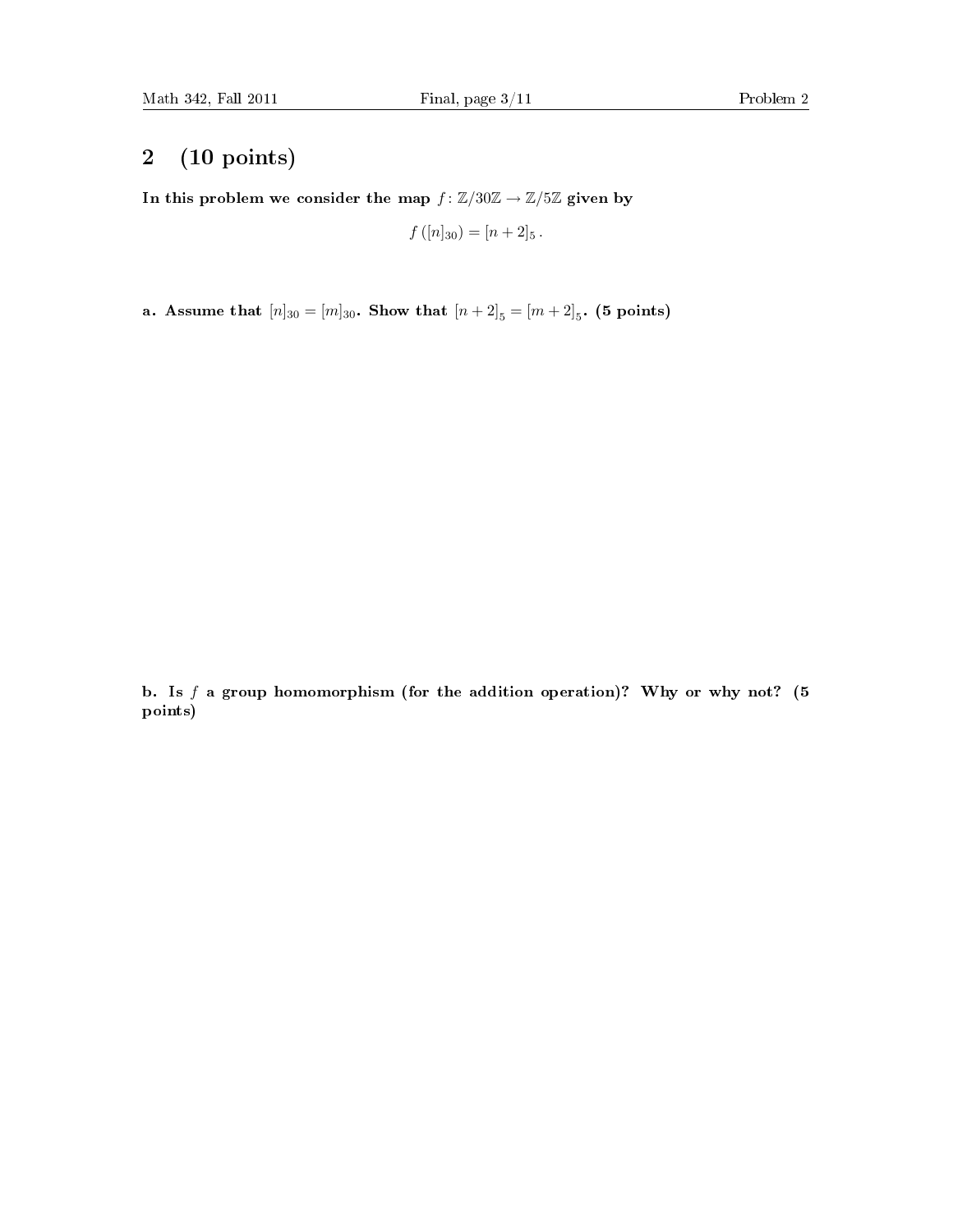#### 3 A Linear Code (25 points)

In this problem we work over the field with 7 elements, denoted  $\mathbb{F}_7$  or  $\mathbb{Z}/7\mathbb{Z}$ . Let  $H \in M_{3 \times 7}(\mathbb{F}_7)$  be the following matrix:

$$
H = \left(\begin{array}{cccccc} 1 & 1 & 0 & 1 & -1 & 0 & 0 \\ 1 & 0 & 1 & 1 & 0 & -1 & 0 \\ 0 & 1 & 1 & 1 & 0 & 0 & -1 \end{array}\right)
$$

and let  $C_H = \{ \underline{v} \in \mathbb{F}_7^7 \mid H\underline{v} = \underline{0} \}.$ 

a. Show that  $C_H$  is a subspace of  $\mathbb{F}_7^7$ . (5 points)

b. Show that  $C_H$  has weight 3. (7 points)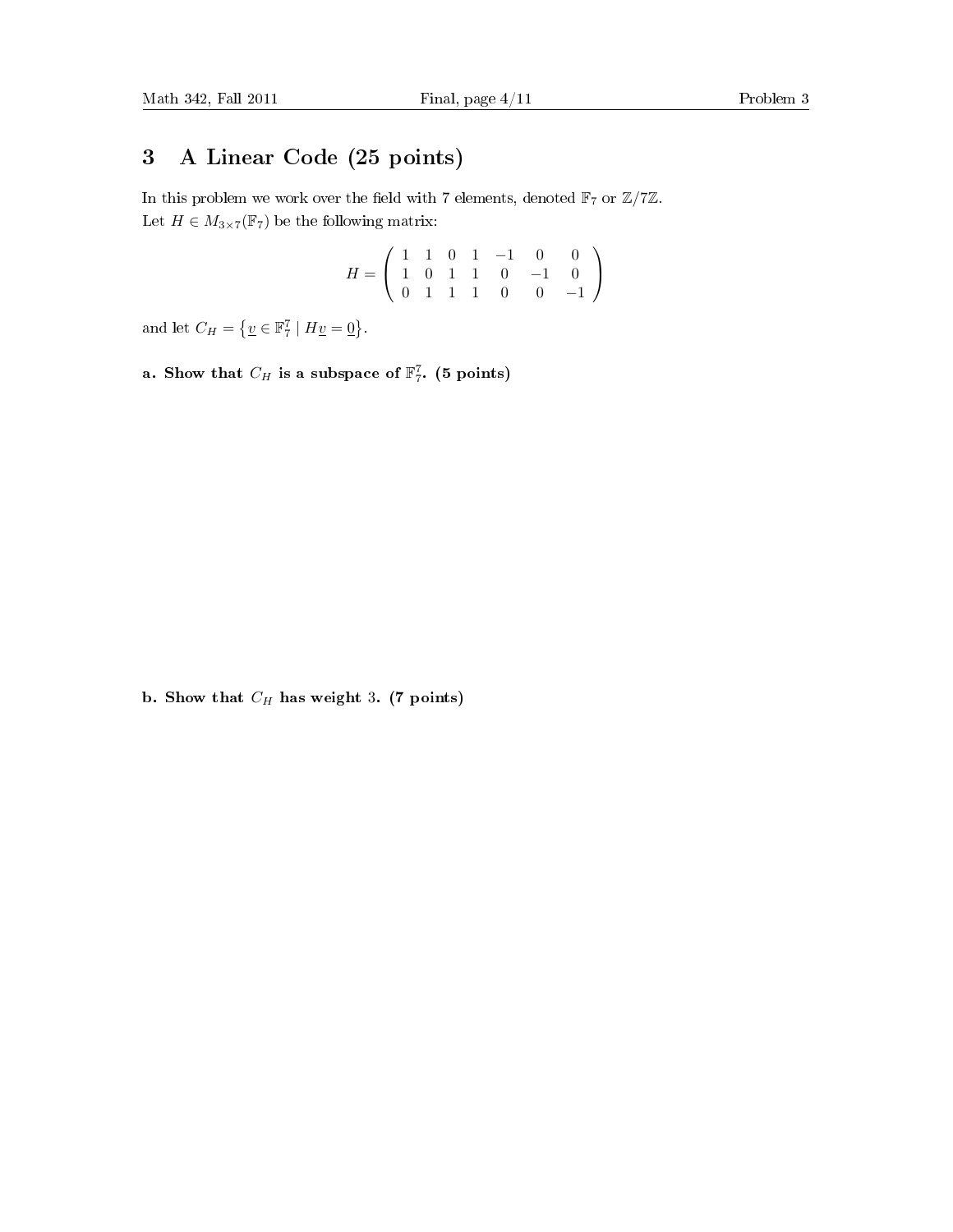c. Let  $\underline{v}' \in \mathbb{F}_7^7$ . Show that  $\{\underline{x} \in \mathbb{F}_7^7 \mid H\underline{x} = H\underline{v}'\}$  is the coset  $C_H + \underline{v}'$ . (5 points)

e. For  $v' = (1, 2, 3, 6, 0, 1, 2) \mod 7$  evaluate  $H\underline{v}'$  and find the coset leader of the coset from part c. (5 points)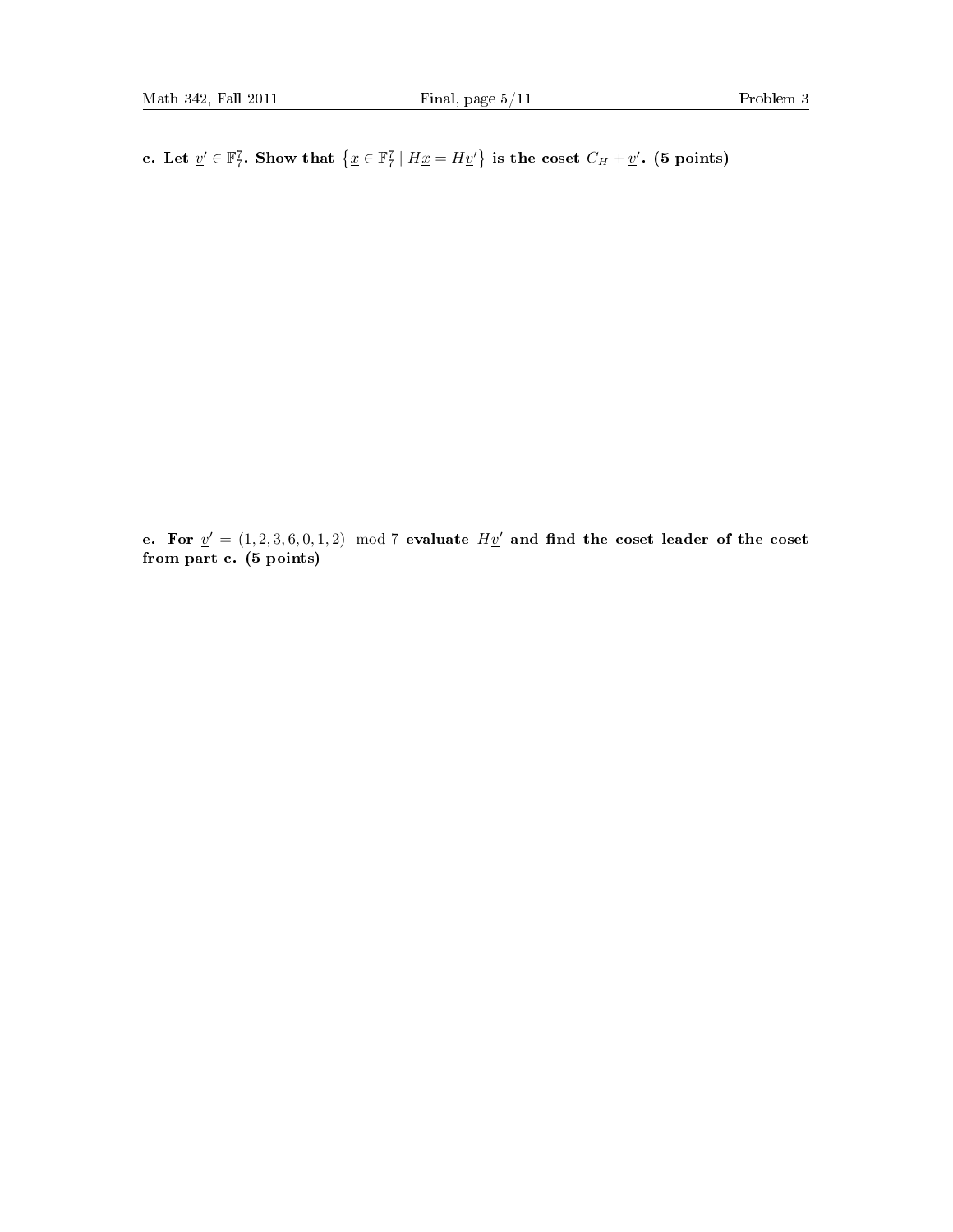f. Find the  $\underline{v} \in C_H$  which is closest in Hamming distance to the  $\underline{v}'$  given in part e.; justify your answer. (3 points)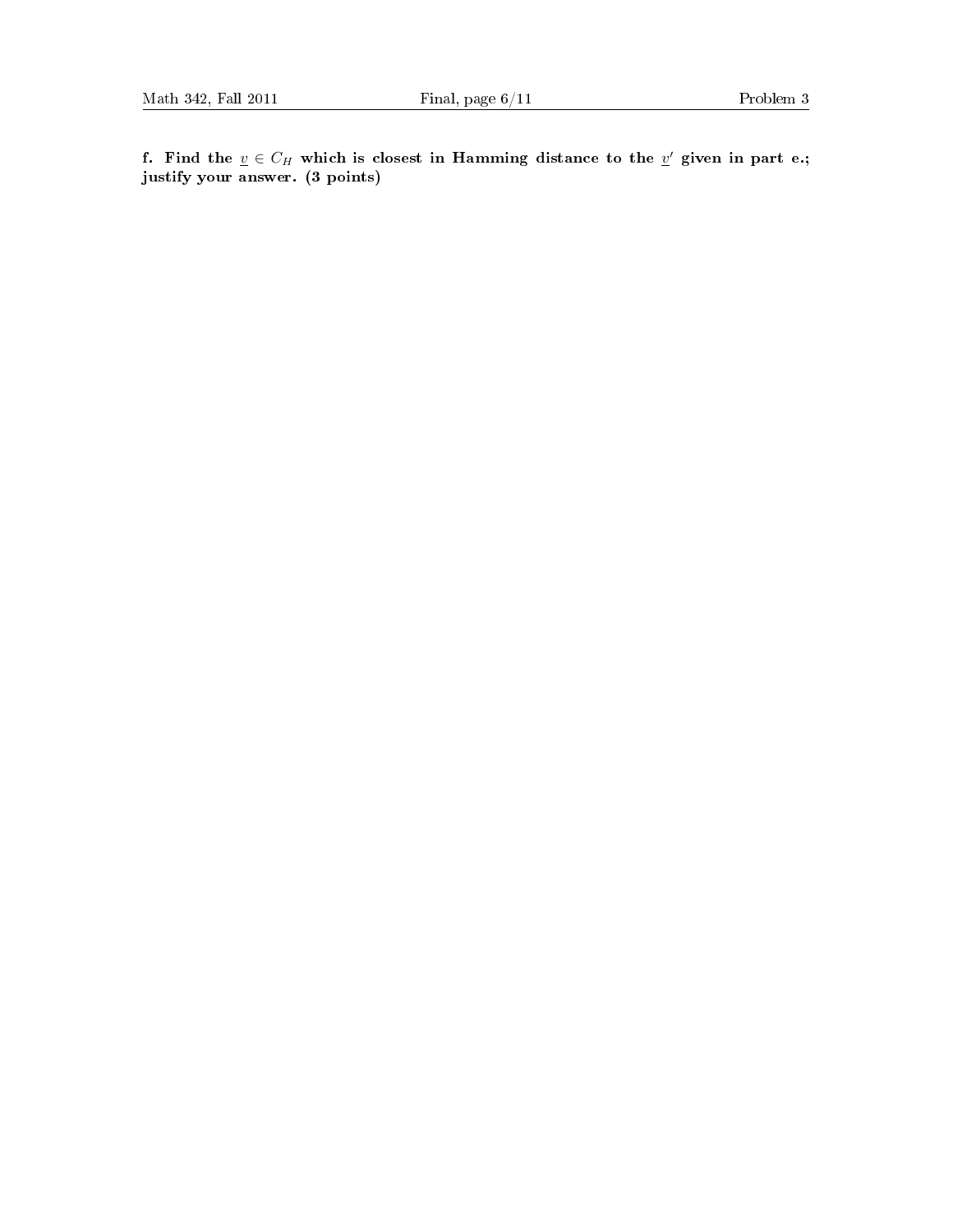## 4 Reed-Solomon Codes (10 points)

Let  $C_{\mathbf{R}\mathbf{S}}\subset \mathbb{F}_7^7$  be the Reed-Solomon code obtained by evaluating polynomials of degree at most 3 at all 7 points of  $\mathbb{F}_7$ . Find the weight of  $C_{\text{RS}}$ . How does this code compare with  $C_H$ ?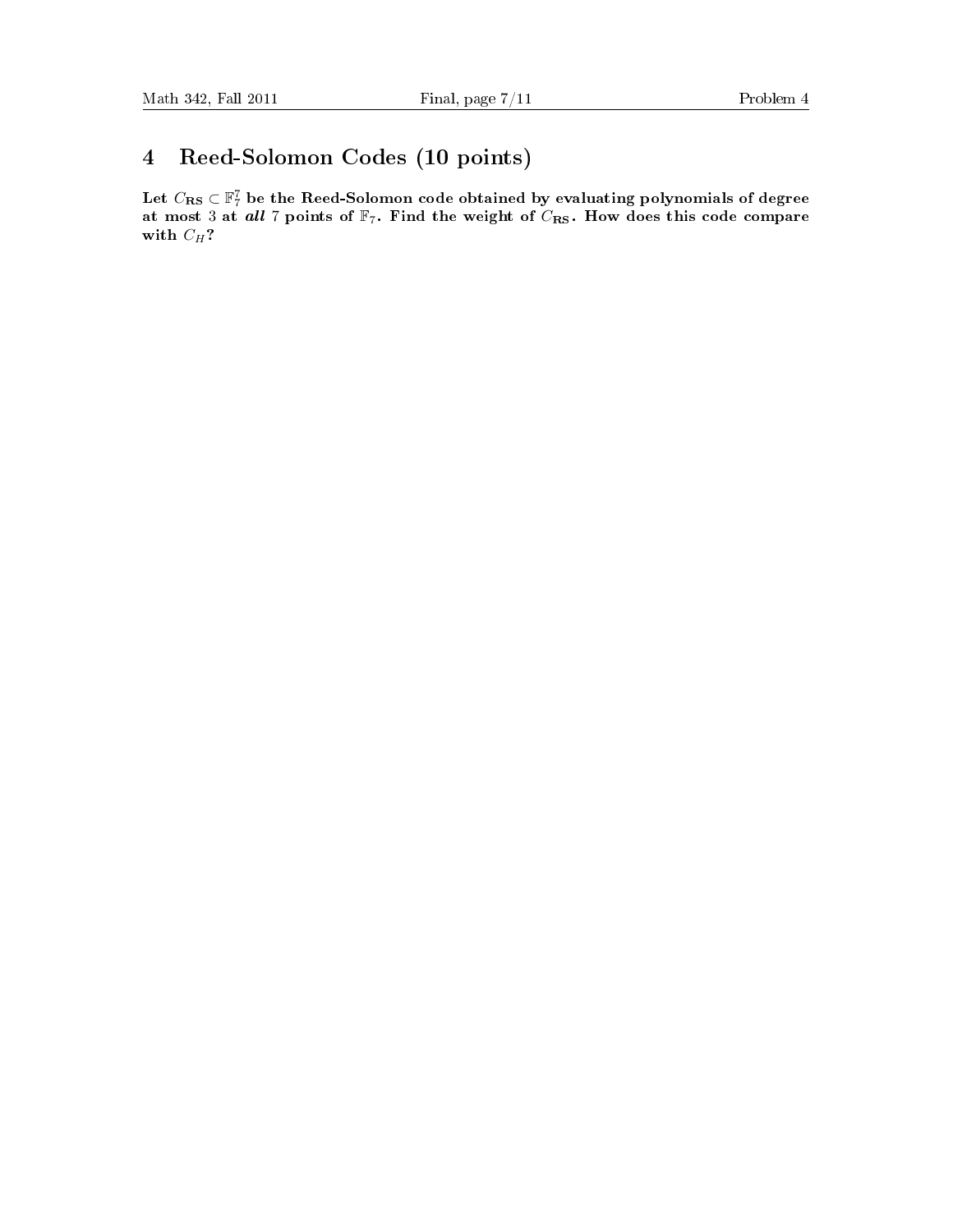#### 5 Polynomials (15 points)

a. Calculate  $gcd(x^3 + x + [1]_3, x^2 + [2]_3)$  in the ring of polynomials over  $\mathbb{F}_3 = \mathbb{Z}/3\mathbb{Z}$ . (5) points)

b. Show that there are no  $f, g \in \mathbb{F}_3[x]$  so that  $\left(\frac{f}{g}\right)^2 = x^2 + [2]_3$ . (10 points)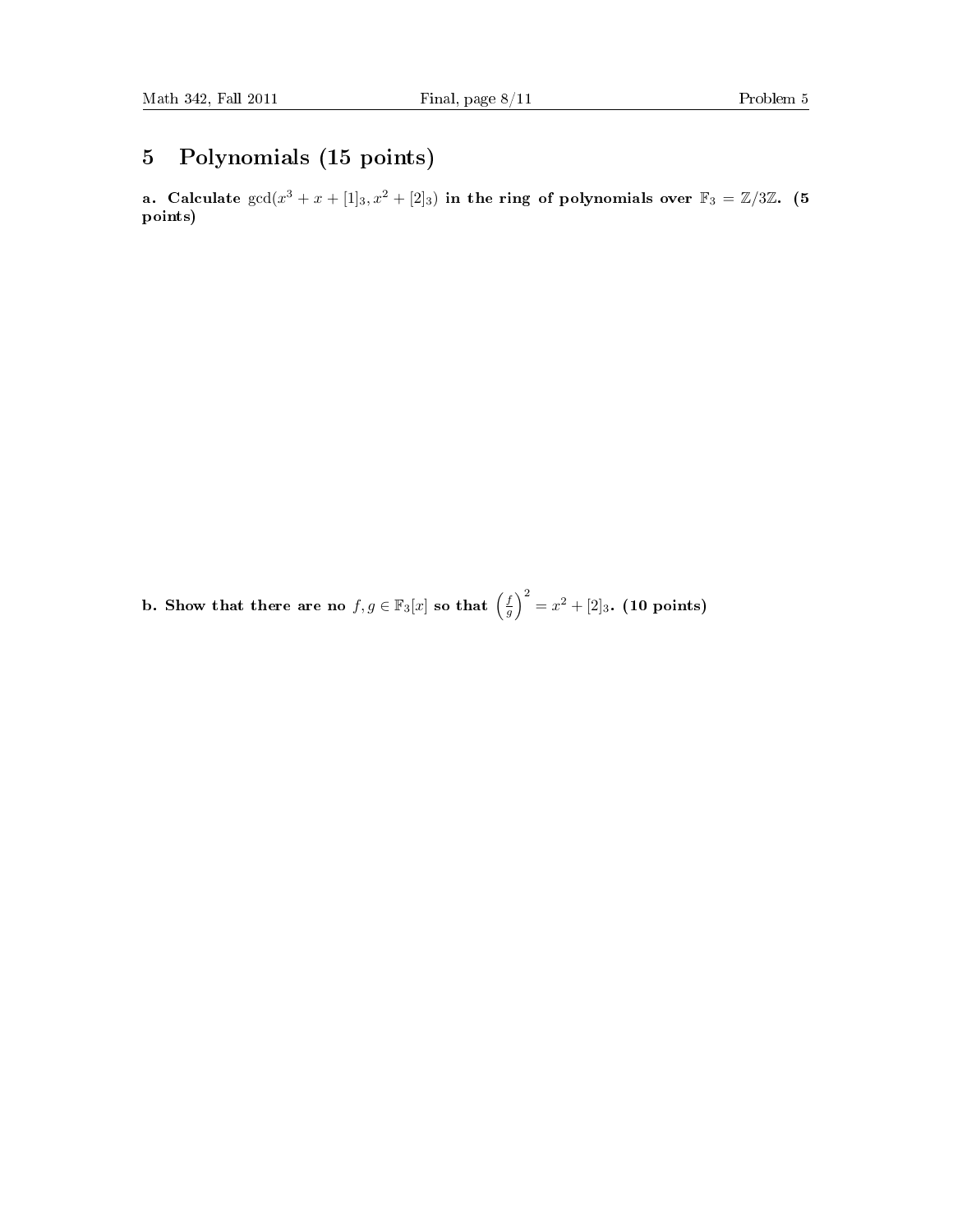#### 6 RSA (15 points)

Bob advertises a public RSA key with modulus  $m = 33$  and encoding exponent  $e = 7$ . You will play the role of Eve, the eavesdropper.

a. Find the order  $\varphi(m)$  of the group  $\left(\mathbb{Z}/m\mathbb{Z}\right)^{\times}$  (4 pts).

b. Find the decoding exponent  $d$  (4 pts).

c. Decode the messages  $[2]_{33}$ ,  $[7]_{33}$  sent by Alice (7 pts).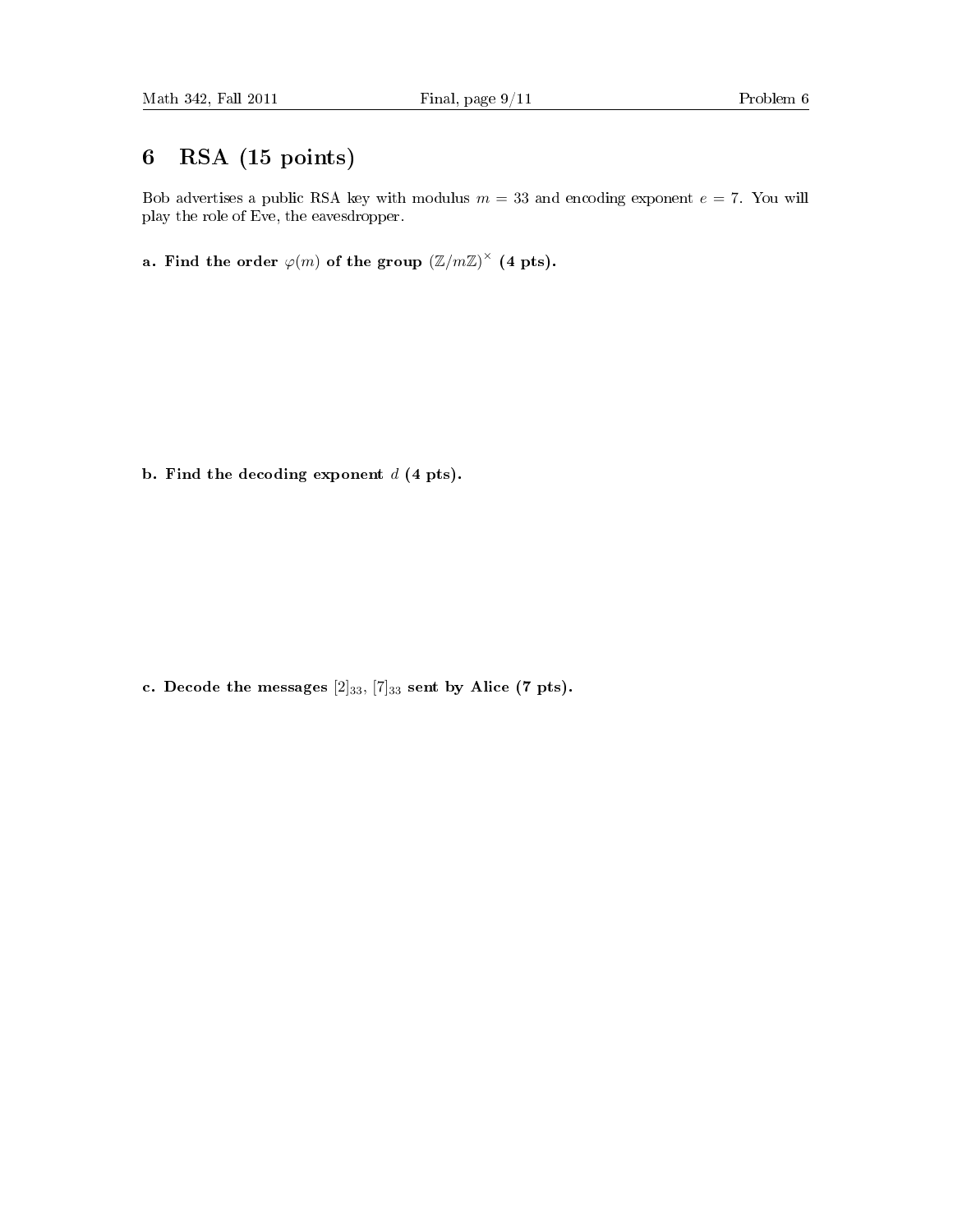#### 7 Order of elements (10 points)

Let  $(G, e, \cdot)$  be a group, and let  $g \in G$ .

a. Show that  $\{n \in \mathbb{Z} \mid g^n = e\}$  is an ideal of  $\mathbb{Z}$ . (3 points)

b. Assume that  $g^{37} = e$  but  $g \neq e$ . Show that  $g^n = e$  if and only if 37|n. (2 points)